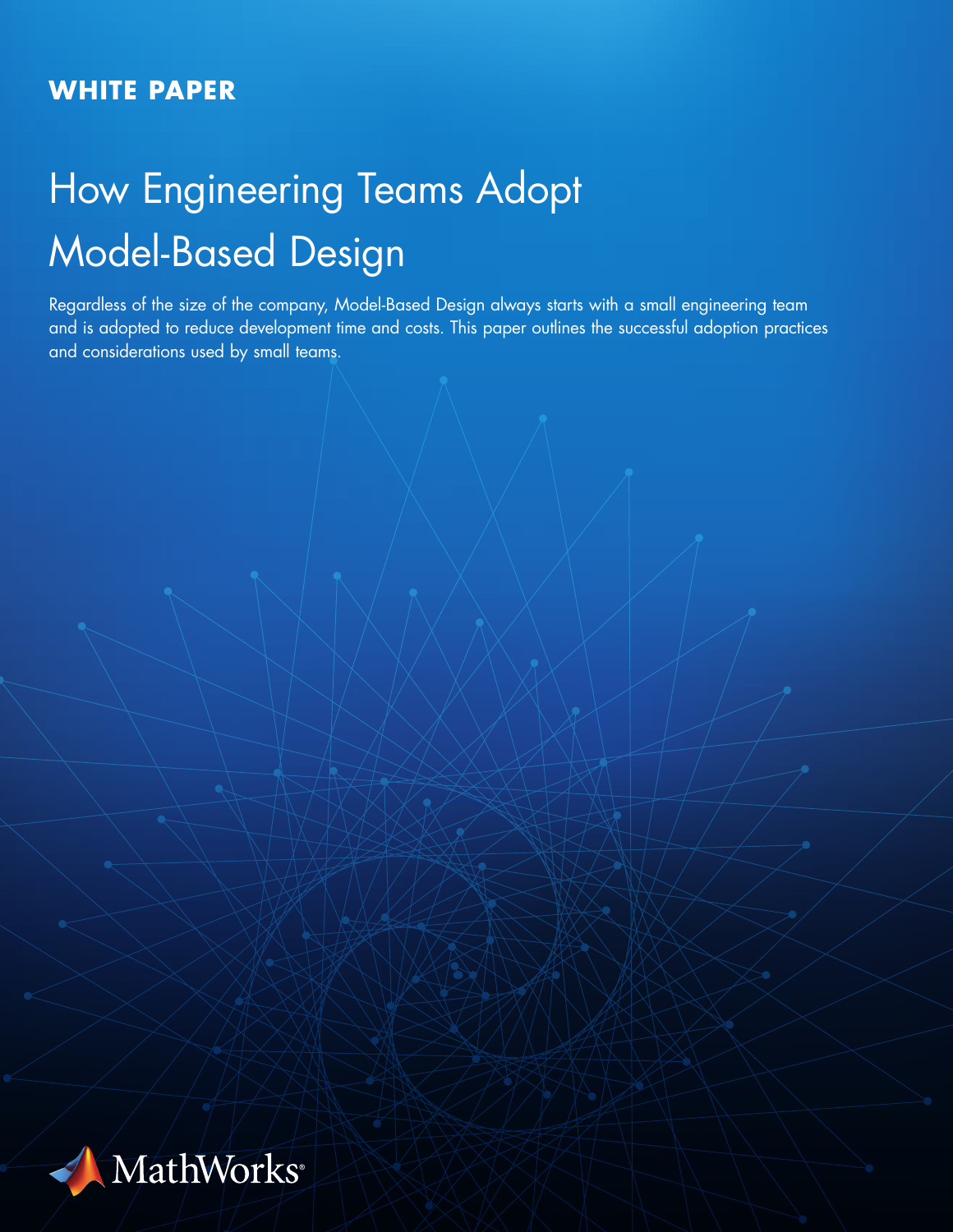## What Is Model-Based Design?

Model-Based Design provides a mathematical and visual approach to develop systems. It is used across a wide variety of industries and applications including motion control, signal processing, industrial equipment, and aerospace and automotive applications. Model-Based Design centers on the systematic use of models throughout the development process for requirements specification and validation, design, analysis, simulation, automatic code generation, and verification and validation.



*Model-Based Design: Systematic use of models throughout the development process.*

Model-Based Design complements and enables Agile development practices. Like Agile, Model-Based Design enables developers to discover defects and design problems in the early stages of a project, accommodate changes in requirements, and deliver a system that meets customer needs. For example, users can perform fast iterations by connecting with continuous integration (CI) systems to automatically test and verify models and code throughout the development lifecycle.

Users can further extend the use of previously developed models to the systems in operation, creating digital twins to optimize system operation, monitor system status, and provide a feedback mechanism to the development team to make continuous improvements. This DevOps approach enables applications such as predictive maintenance and real-time fault detection.



*DevOps: A set of practices to automate and integrate processes between Development and Operations.*

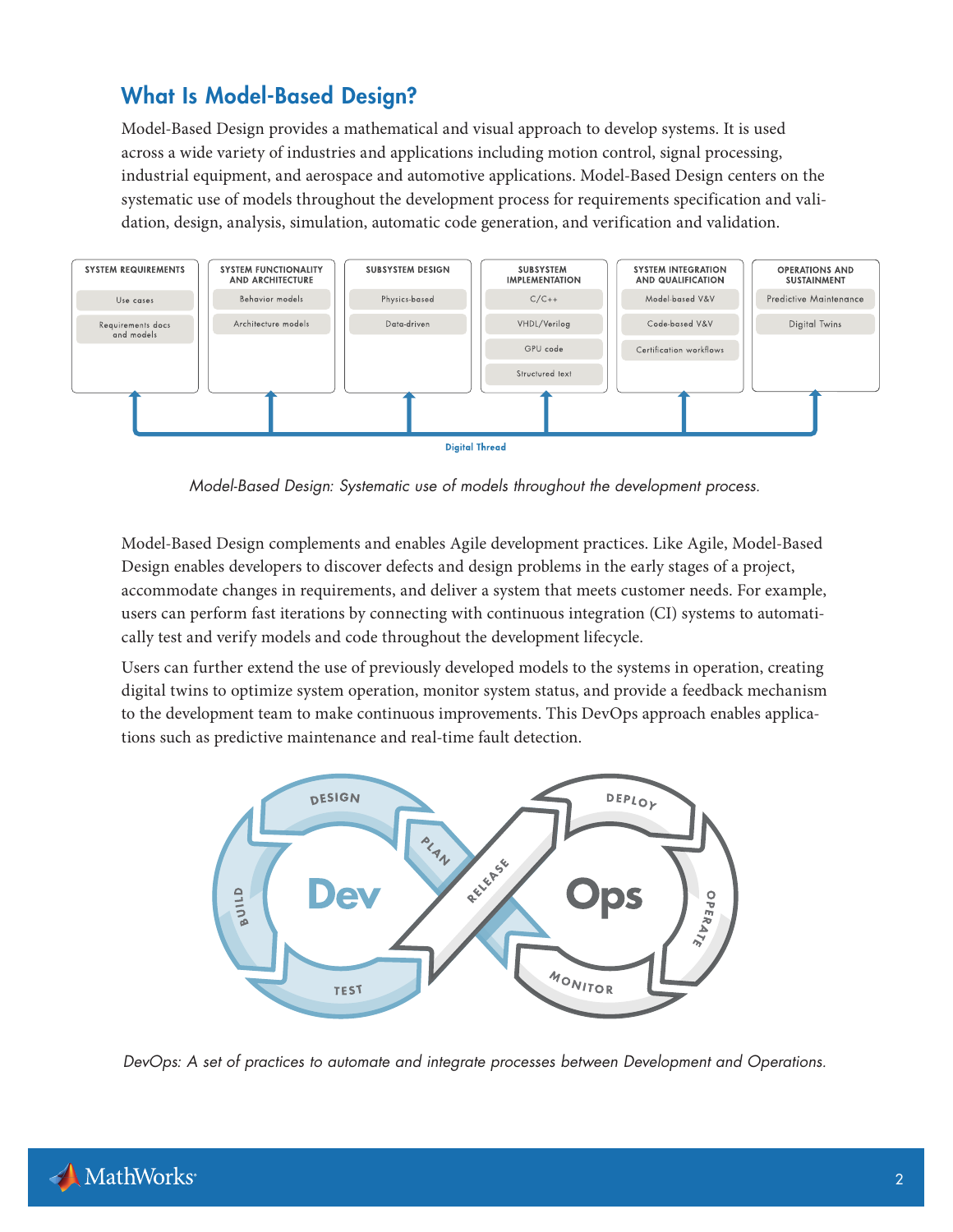Engineers create a model to specify the behavior of a system. The model, which consists of block diagrams, other graphical elements, and textual programs, is an executable specification that lets engineers run simulations to test alternate design concepts and verify designs throughout the development process.

The benefits of having a system model serve as the executable specification include:

- The design can be tested, refined, and retested throughout the development process.
- Modeling and simulation enable engineers to quickly try many ideas without the need for expensive prototypes.
- Testing and validation are done early and continuously rather than at the end of the process so that errors are found and corrected before hardware testing.
- Code can be generated from the system models, which reduces effort and eliminates hand-coding errors. This code can be used for testing real-time simulations and deploying to hardware.
- Models can be adapted and reused on subsequent projects.

## Getting Started with Model-Based Design

Teams cannot afford to be slowed down by changes in the way they develop systems. In practical terms, this means that any new tools and process changes need to be introduced carefully. Trying new approaches and design tools carries an element of risk. Successful teams have mitigated this risk by introducing Model-Based Design incrementally. They usually start with a single project, identifying early wins that can be achieved using Model-Based Design versus using the current practice.

Successful introduction of Model-Based Design involves taking incremental steps that can help a project along without slowing it down:

- 1. Experiment with a small piece of the project.
- 2. Build on initial modeling success.
- 3. Use models to solve specific design problems.
- 4. Stick with the basics.
- 5. Leverage the experience of MathWorks experts.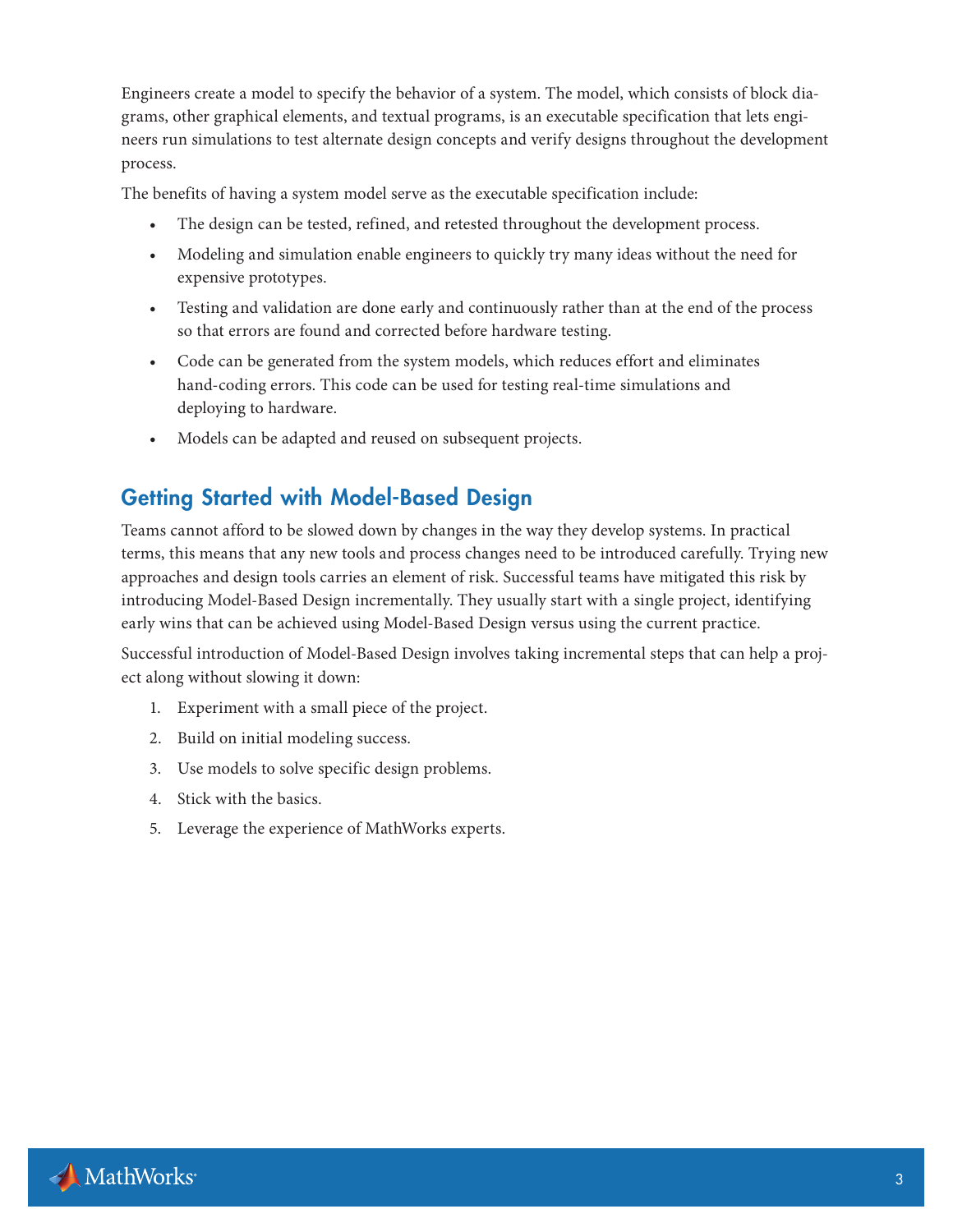#### Experiment with a Small Piece of the Project

A recommended approach is to take a new area of the system, build a model of the software behavior, and generate code from it. This is a small change and one that a team member can make with a minimal investment in learning. This will demonstrate that:

- A model can be simulated to work out the bugs in the algorithms much more simply and with greater insights than dynamically testing C code on the desktop.
- High-quality code is created without hand coding.
- The code matches the behavior of the model.

"With Model-Based Design we spent most of our time developing and optimizing the system. Almost no time was spent implementing it in C or debugging code. There's no difference in performance between the Simulink model running on a laptop and production code."

*— Karel Viaene, CNH*

#### Build on Initial Modeling Success

The next valuable activity in adopting Model-Based Design is system-level simulation. Typically, once a segment of code has been shown to work well, the developer will incorporate it within the rest of the application and discover hardware-software integration issues. (These are the same issues one would find if all the code is hand written.)

By contrast, system-level simulation enables the engineer to perform system integration virtually. To do this, an engineer needs to create an adequate model of the hardware in the system and the basics of the environment around the system. Model fidelity should be high enough to ensure interfacing signals have the right units and are connected to the right channels, and the right level of dynamic behavior is captured to test the algorithm.

The results offer an early view of how the hardware and the embedded software will behave. This is especially valuable if the hardware is in development and does not yet exist or is expensive to prototype.

"Typically, significant modifications to the prototype are needed during development. For this project, the performance of the actual hardware matched the simulation results from our Simulink model of the maglev system, so we did not need to modify our test system. Eliminating multiple prototypes saves time and when the prototype costs \$20,000 to \$30,000, as it did for this project reduces costs significantly."

*— Cheol Hoon Park, Korea Institute of Machinery and Materials*

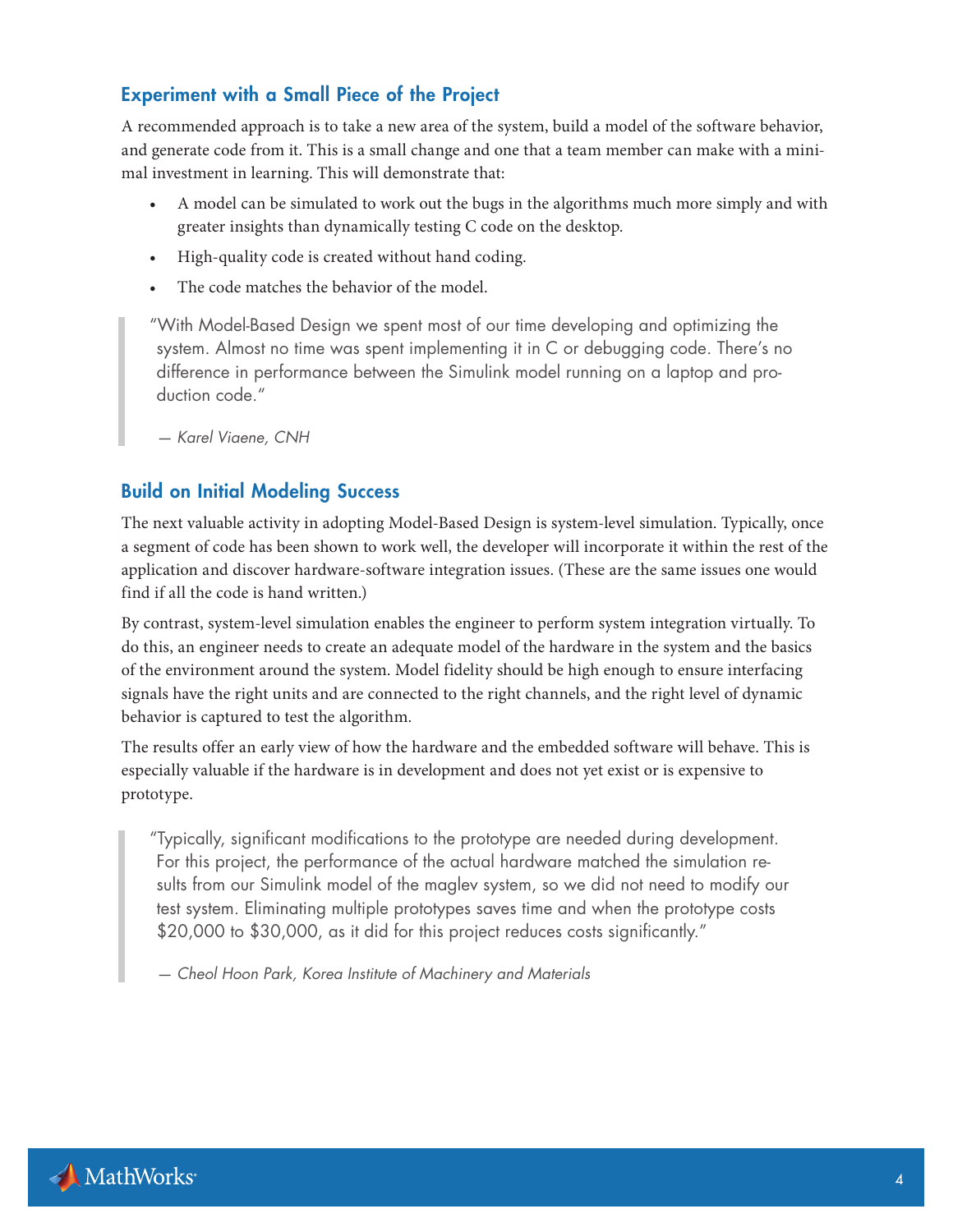#### Use Models to Solve Specific Design Problems

Engineers can gain targeted benefits even without developing full-scale models of the plant, environment, and algorithm. For example, suppose a team needs to decide on the required parameters for a solenoid used for actuation. They can develop a simple model that draws a conceptual "control volume" around the solenoid, including what's driving it and what it's acting on. The team can test various extreme operating conditions, and derive the basic parameters without having to derive the equations. Through simulation, engineers develop the forces needed and then feed them back to the hardware design activity. This model can then be stored for later use to solve a different design problem or for use in the next product development project.

"The simulations that we run with Simulink and Simscape let us evaluate various design concepts and parameter values, reducing the risk of redesign later in the development cycle. Once we identify an optimal design via simulation, we can build it. We anticipate a 30–50% reduction in prototype builds as a result."

*— Jae Yong Lee, Volvo Construction Equipment*

#### Stick with the Basics

For small teams, the immediate benefits of Model-Based Design include the ability to:

- Create component and system models
- Use simulations to validate and test designs early and continuously throughout development
- Generate C code automatically for prototyping and testing

Later, teams can consider advanced tools and practices that include modeling guidelines, requirements linking, compliance checking, and production code generation.

Additionally, they can adopt and adhere to Agile development practices by connecting with continuous integration (CI) systems to automatically test and verify models and code. They can also extend use of system models to the systems in operation, to enable applications such as predictive maintenance and digital twins.

However, for small teams, these can be addressed at a later time.

"A small team of engineers pulled together an autonomous vehicle with off-the-shelf hardware and control algorithms developed and implemented with Model-Based Design. Though the system isn't production-ready, it does demonstrate important design concepts with a pragmatic design approach."

*— Dr. Mark Tucker, TMETC*